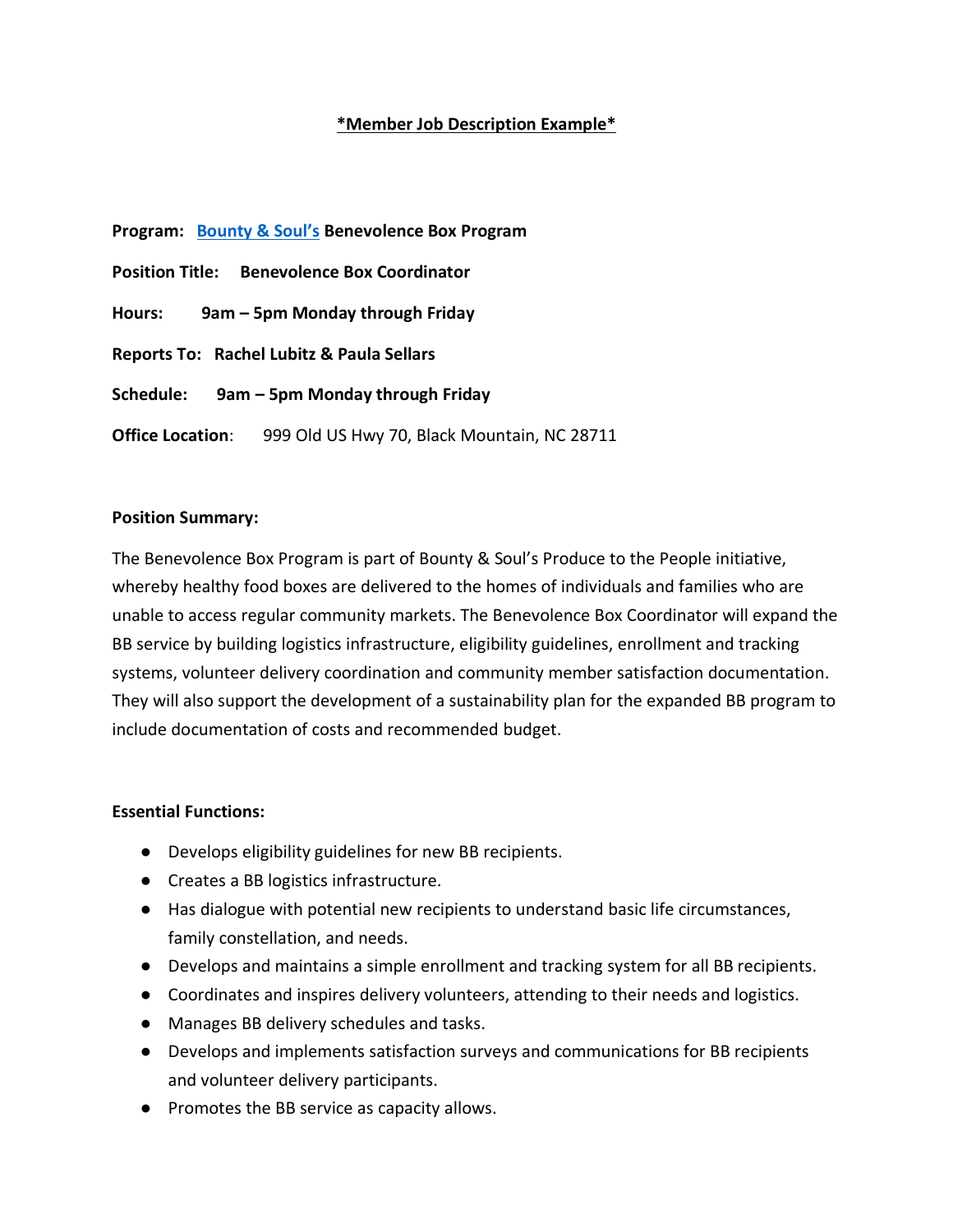### **Responsibilities:**

- Collaborates closely with B&S volunteer coordinator to learn about existing BB logistics, and B&S volunteer engagement philosophy, and to discover possibilities for expansion. Works to ensure proper staffing levels of volunteers and recruit new volunteers.
- Collaborates closely with Food Distribution Manager around food sourcing, scheduling, box creation, and pick-ups. Works to ensure adequate quantities of food, food safety and freshness, and timely delivery to the recipient.
- Maintains appropriate confidentiality about BB recipients' life circumstances.
- Orients, trains and motivates delivery volunteers.
- Adheres to current B&S supervisory practices.
- Maintains all documentation and record keeping within the B&S cloud-based drive.
- Conducts oneself with professionalism, compassion, reliability, and respect.
- Abides by B&S code of conduct.

## **Qualifications**

- Strong interpersonal and communication skills with ability and desire to work with a diverse group of volunteers, interns, staff and community members.
- Strong organizational and time management skills.
- Ability to make decisions quickly and work collaboratively.
- Ability to lift 35 lbs.
- Flexibility with job duties and willingness to contribute to the needs of the organization as may arise.
- Passion for the wellbeing of people and suspension of judgment around others' life circumstances.
- Reliability and team-player attitude.
- Uses a computer proficiently. Basic functionality with MS office products especially including Word and Excel. Basic functionality with Google Workspace.

# **Experience and Requirements:**

- Associates degree. Bachelors degree preferred.
- At least 3 years' experience with public-facing roles in human services, social work, customer service or the like.